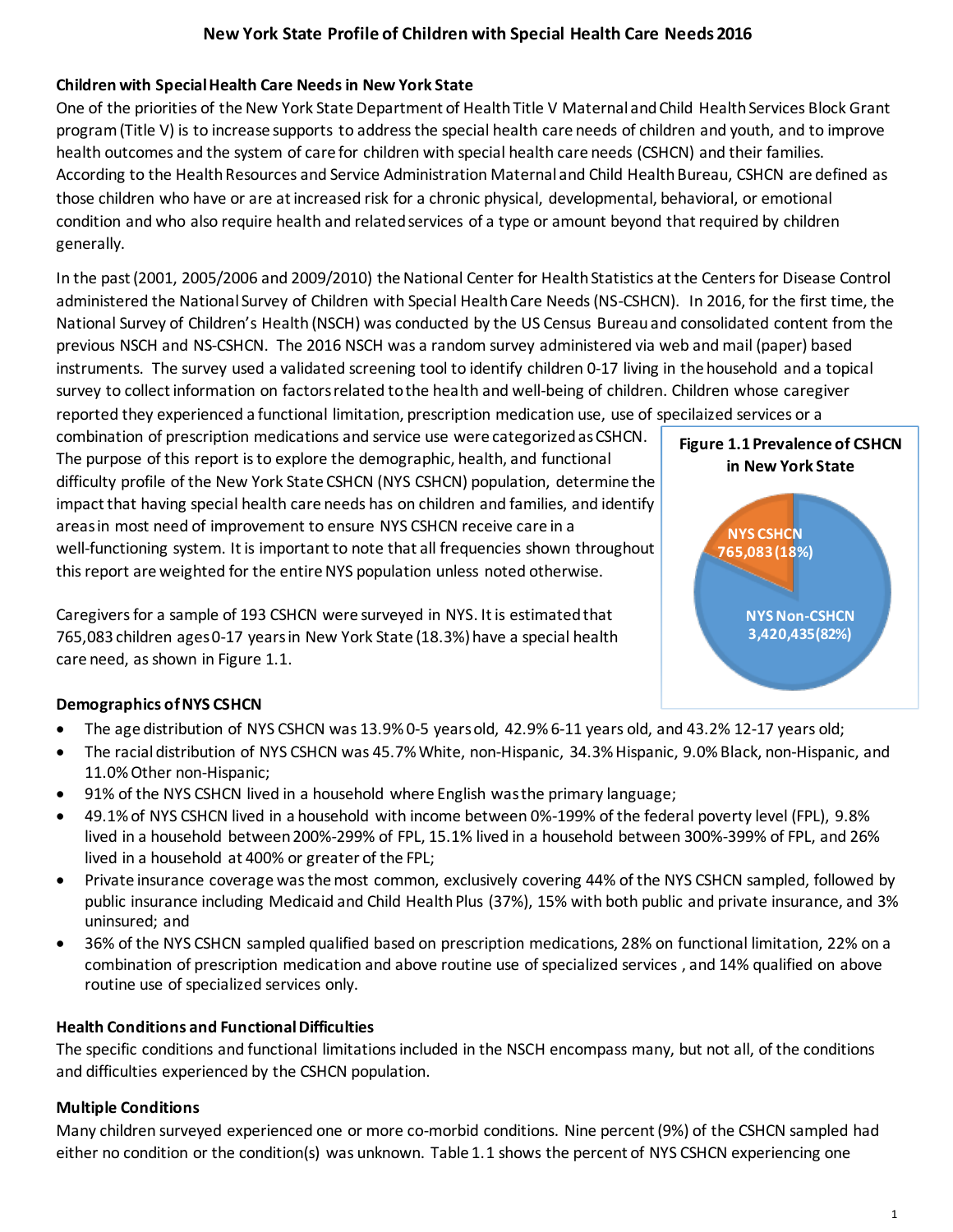condition versus multiple conditions. Two-thirds (66%) of the population surveyed experienced more than one health condition.

| <b>Number of Conditions</b> | n (%) of NYS CSHCN |
|-----------------------------|--------------------|
| None/unknown                | 12(8.7)            |
| One                         | 49 (25.2)          |
| Two or more                 | 132 (66.1)         |
| Total                       | 193 (100.0)        |

### **Table 1.1 Number of Health Conditions Reported Among CSHCN**

Table 1.2 shows the frequency and percent for each of the 27 health conditions surveyed, the severity of those conditions, and whether the condition was reported singularly, or along with another condition. Caregiversmost commonly reported their child as being diagnosed with allergies (46%), followed by asthma (33%). Over half the health conditions reported occurred with another condition. Epilepsy (29%), asthma (26%), diabetes (25%) and allergies (19%) were most likely to occur alone.

### **Table 1.2 Health Conditions Surveyed\***

| <b>Health Condition Surveyed</b>  | <b>Total NYS</b> | <b>Severity</b> |                       | <b>Two or More</b> | <b>Single</b>          |                       |  |
|-----------------------------------|------------------|-----------------|-----------------------|--------------------|------------------------|-----------------------|--|
|                                   | <b>CSHCN</b>     | <b>Mild</b>     | <b>Moderate</b>       | <b>Severe</b>      | <b>Conditions</b>      | <b>Condition Only</b> |  |
|                                   | n (%)            | $n(\%)$         | n (%)                 | n (%)              | $n(\%)$                | n (%)                 |  |
| Allergies                         | 88 (46.1)        | 39 (36.9)       | 36(43.1)              | 13(20.0)           | 71 (80.7)              | 17(19.3)              |  |
| Asthma                            | 54 (32.8)        | 34 (52.8)       | 17 (44.7)             | 3(2.4)             | 40(74.1)               | 14 (25.9)             |  |
| ADD or ADHD                       | 52 (27.0)        | 22(34.8)        | 24(46.7)              | 5(18.5)            | 50 (96.2)              | 2(3.8)                |  |
| Other mental health condition     | 44 (23.8)        | 15(27.4)        | 22 (48.8)             | 7(23.7)            | 41 (93.2)              | 3(6.8)                |  |
| Developmental Delay               | 41 (22.5)        | 21(44.2)        | 15 (36.2)             | 5(19.5)            | 40 (97.6)              | 1(2.4)                |  |
| Anxiety                           | 50(21.9)         | 21(41.7)        | 27(56.5)              | 2(1.8)             | 46 (92.0)              | 4(8.0)                |  |
| Learning difficulty               | 42 (21.7)        | 18 (35.2)       | 17(41.1)              | 7(23.7)            | 42 (100.0)             | 0(0.0)                |  |
| <b>Behavioral/Conduct Problem</b> | 41 (21.4)        | 16 (31.4)       | 20(44.1)              | 5(24.8)            | 41 (100.0)             | 0(0.0)                |  |
| Speech or language disorder       | 29(15.3)         | 10 (49.9)       | 15 (41.6)             | 4(8.5)             | 29 (100.0)             | 0(0.0)                |  |
| Genetic or inherited condition    | 24(11.6)         | 10(33.3)        | 12 (60.2)             | 2(6.5)             | 21(87.5)               | 3(12.5)               |  |
| Autism or ASD                     | 23(10.2)         | 12 (47.5)       | 9(45.4)               | 2(7.1)             | 22 (95.7)              | 1(4.3)                |  |
| <b>Migraines</b>                  | 14(4.7)          | 5(45.6)         | 9(54.4)               | 0(0.0)             | 14 (100.0)             | 0(0.0)                |  |
| <b>Intellectual Disability</b>    | 11(4.3)          | 2(9.9)          | 6(64.6)               | 3(25.5)            | 11 (100.0)             | 0(0.0)                |  |
| Depression                        | 14(3.8)          | 6(48.0)         | 6(40.3)               | 2(11.7)            | 14 (100.0)             | 0(0.0)                |  |
| Vision Problem                    | 3(3.6)           |                 |                       |                    | 2(66.6)                | 1(33.3)               |  |
| <b>Hearing Problem</b>            | 8(3.3)           |                 |                       |                    | (100.0)<br>8           | 0(0.0)                |  |
| Epilepsy/Seizure Disorder         | 7(3.0)           | (70.3)<br>3     | 2(17.6)               | 1(12.1)            | 5(71.4)                | 2(28.6)               |  |
| <b>Heart Problem</b>              | 4(2.1)           | 3(100.0)        | (0.0)<br>$\mathbf{0}$ | 0(0.0)             | 4(100.0)               | 0(0.0)                |  |
| <b>Diabetes</b>                   | 4(1.3)           | 1(38.5)         | 2(61.5)               | 0(0.0)             | (75.0)<br>3            | 1(25.0)               |  |
| <b>Blood Disorders</b>            | 3(1.2)           | 2(100.0)        | 0(0.0)                | 0(0.0)             | (100.0)<br>3           | 0(0.0)                |  |
| Tourette Syndrome**               | 2(1.2)           | 1(70.3)         | 1(29.7)               | 0(0.0)             | (100.0)<br>$2^{\circ}$ | 0(0.0)                |  |
| Head Injury                       | 3(1.0)           | 0(0.0)          | 2(80.4)               | 1(19.6)            | (100.0)<br>3           | 0(0.0)                |  |
| Cerebral Palsy                    | 3(0.8)           | 1(28.8)         | 2(71.2)               | 0(0.0)             | (100.0)<br>3           | 0(0.0)                |  |
| Down Syndrome**                   | 3(0.8)           | 1(31.4)         | 2(68.6)               | 0(0.0)             | (100.0)<br>3           | 0(0.0)                |  |
| Arthritis/Joint Problem           | 1(0.6)           | 1(100.0)        | 0(0.0)                | 0(0.0)             | 1(100.0)               | 0(0.0)                |  |
| <b>Cystic Fibrosis</b>            | 0(0)             |                 |                       |                    |                        |                       |  |
| Substance Abuse disorder          | 0(0)             |                 |                       |                    | --                     |                       |  |

\* Summation is greater than 100% as conditions were not mutually exclusive. Frequencies of single condition vs. two or more conditions are not weighted. Severity frequencies omit missing responses, therefore total of severities may not equal total of the health condition.

\*\*Down Syndrome and Tourette Syndrome combined Moderate/Severe; percentages are listed under moderate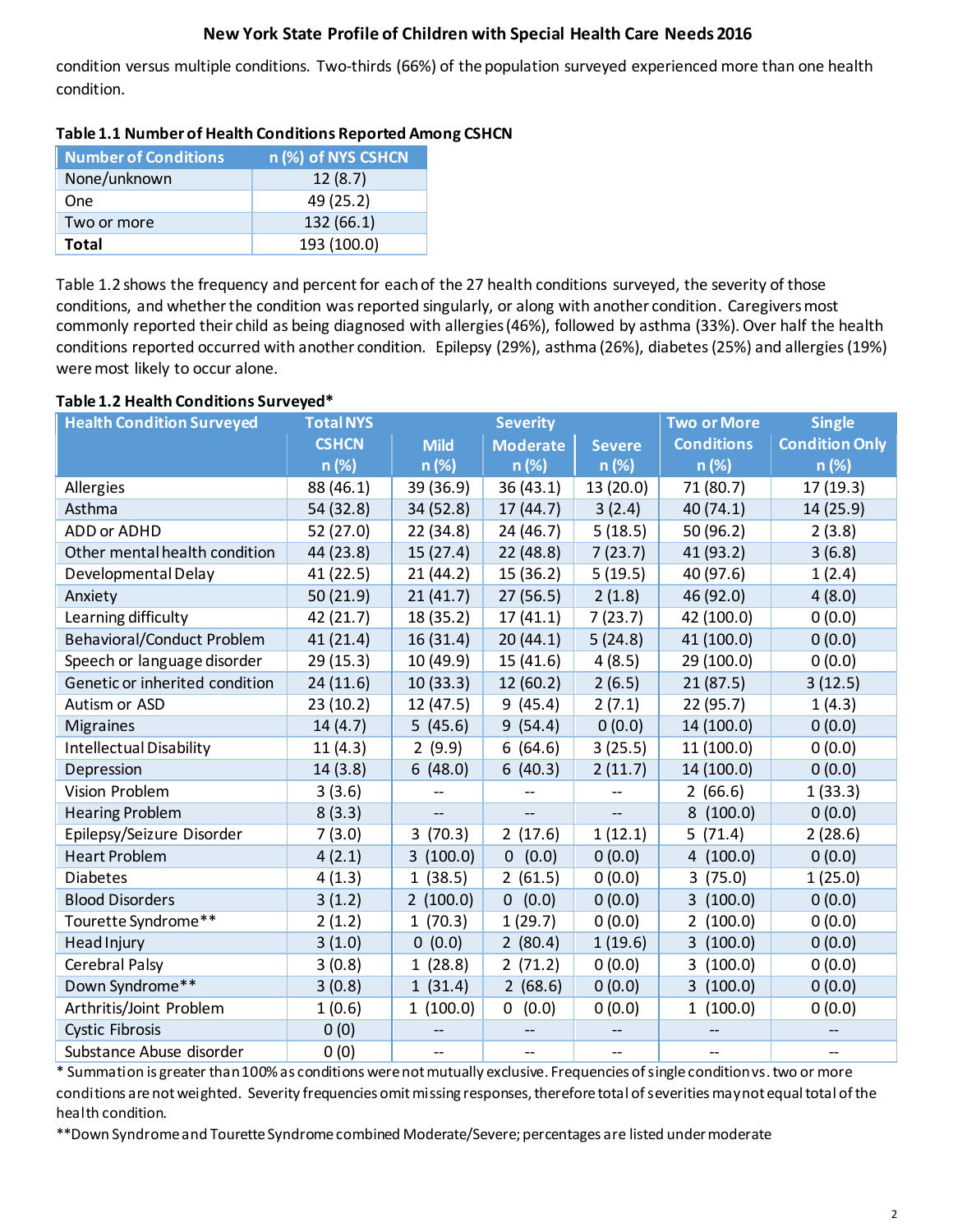### **Condition Severity**

The conditions experienced by NYS CSHCN occurred with varying levels of severity. Severity level (defined through selfreport as mild, moderate, or severe) was assessed for 23 of the 27 conditions in Table 1.2. Intellectual disabilities (26%), behavioral problems (25%), learning difficulties (24%), and other mental health conditions (24%) had the greatest proportion of children in the severe category.

### **Functional Difficulties**

The 2016 NSCH contained survey questions to assess the presence of 12 functional difficulties. Half the functional difficulty questions applied to children of all ages and the other half were asked of only children in specific age groups. Three quarters of NY CSHCN were reported to have at least one functional difficulty (Table 1.3).

|  |  | Table 1.3 Number of Functional Difficulties Reported Among CSHCN |
|--|--|------------------------------------------------------------------|
|--|--|------------------------------------------------------------------|

| <b>Number of Conditions</b> | n (%) of NYS CSHCN |
|-----------------------------|--------------------|
| None/unknown                | 65 (24.9)          |
| One                         | 70 (41.5)          |
| Two or more                 | 58 (33.6)          |
| <b>Total</b>                | 193 (100.0)        |

Among the 12 functional difficulties included in the 2016 NSCN survey, difficulty concentrating (38%), breathing or other respiratory problems (34%), and difficulty coordinating or moving around (31%) were the most frequently experienced by NYS CSHCN within the applicable age group.

### **Table 1.4 Functional Difficulty Experienced**

| <b>Functional Difficulty Experienced</b>                                         | (%) of NYS   |
|----------------------------------------------------------------------------------|--------------|
|                                                                                  | <b>CSHCN</b> |
| <b>ALL AGES (n=193)</b>                                                          |              |
| Breathing or other respiratory problems                                          | 33.8%        |
| Digesting food, including stomach/intestinal problems, constipation, or diarrhea | 22.6%        |
| Chronic physical pain including headaches or other back or body pain             | 14.1%        |
| Eating or swallowing                                                             | 5.8%         |
| Seeing even when wearing glasses or contact lenses                               | 3.6%         |
| Deafness or problems with hearing                                                | 3.3%         |
| AGES 0-5 (n=20)                                                                  |              |
| Coordination or moving around                                                    | 30.6%        |
| Difficulty using hands                                                           | 21.2%        |
| AGES 6-17 (n=76)                                                                 |              |
| Serious difficulty concentrating, remembering or making decisions                | 37.7%        |
| Difficulty dressing or bathing                                                   | 9.4%         |
| Serious difficulty walking or climbing stairs                                    | 5.5%         |
| AGES 12-17 (n=97)                                                                |              |
| Difficulty doing errands alone                                                   | 22.8%        |

## **Impact of Special Health Care Needs on the Child**

Analysis of the impact of having special health care needs on daily activities and schooling among NYS CSHCN found that:

- One in seven NYS CSHCN (14%) had their daily activities greatly affected by their health condition(s);
- One in six NYS CSHCN (16%) missed 11 or more school days over the past year due to illness, compared to 3% of NYS children without a SHCN;
- Nearly half of NYS CSHCN (47%) reported having trouble making or keeping friends, compared to 11% of NYS children without a SHCN.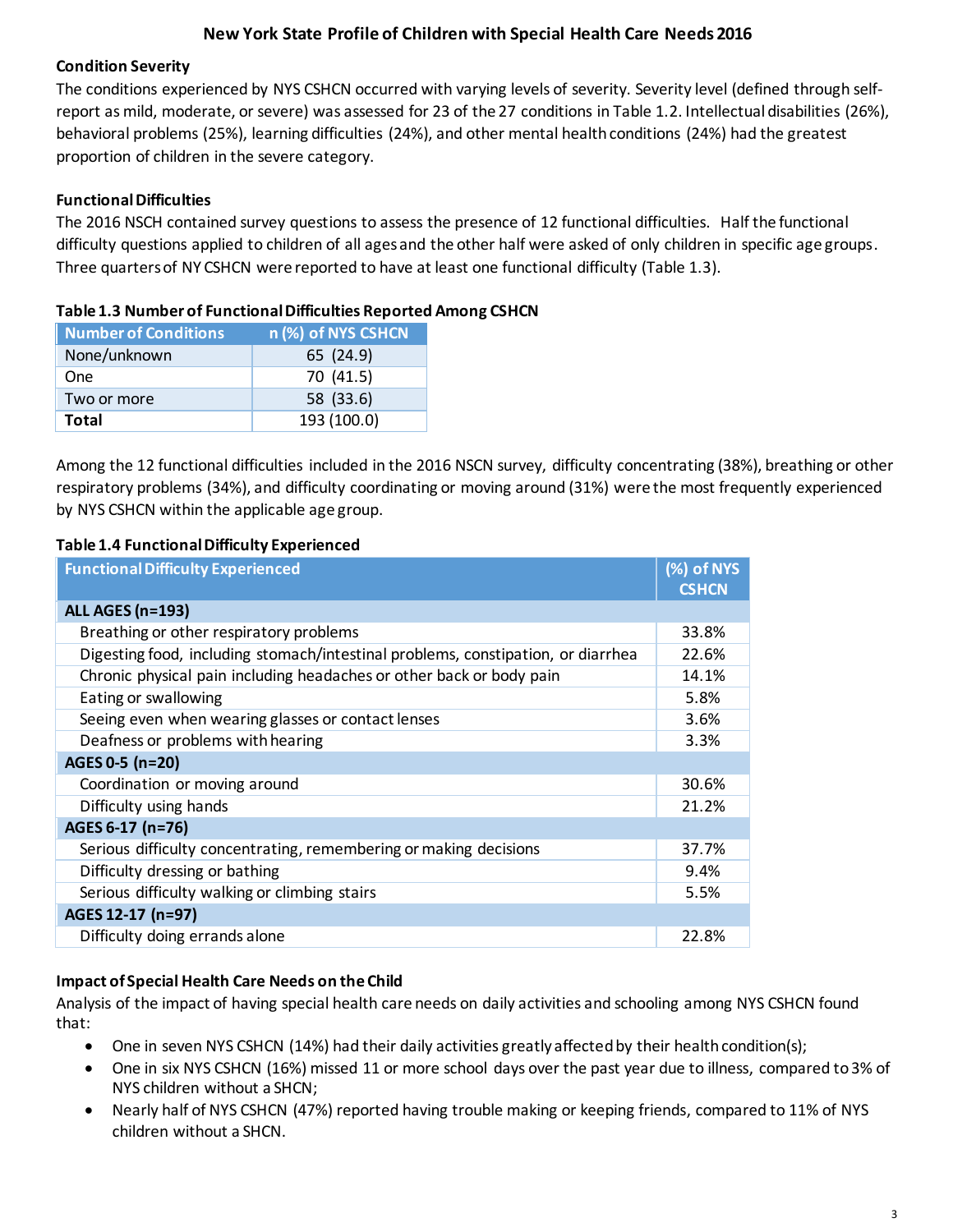### **Impact of Special Health Care Needs on the Family**

Families of CSHCN face more financial strain and spend more time coordinating their child's care than families without a CSHCN (Table 1.5). One in eight families with CSHCN reported spending at least one hour coordinating their child's health care. Families of CSHCN were more likely to reduce or stop working due to their child's health, have high out pocket medical expenses, and have problems paying medical bills. Families of CSHCN were also less likely to have adequate insurance throughout the year and have insurance benefits that meet their child's needs.

|                                                                    | % NYS        | % NYS     |
|--------------------------------------------------------------------|--------------|-----------|
|                                                                    | <b>CSHCN</b> | non-CSHCN |
| Family member reduced or stopped work due to child's health        | 9.7%         | 4.3%      |
| Spent at least one hour each week coordinating child's health care | 12.5%        | 0.2%      |
| Avoided changing jobs due to concerns about health insurance       | 11.8%        | 6.2%      |
| Out of pocket medical expenses \$1000 or more                      | 19.7%        | 8.4%      |
| Had problems paying medical bills past 12 months                   | 14.0%        | 6.2%      |
| Insurance is adequate and insured all year                         | 62.6%        | 73.8%     |
| Child's health insurance benefits always meet child's needs        | 61.9%        | 75.6%     |
| Out-of-pocket costs are always reasonable                          | 13.7%        | 27.0%     |

### **Table 1.5 Family Impacts of Supporting CSHNC**

#### **Analysis of Medical Home Components**

In the past, having a medical home appeared to be a mitigating factor for most of the selected impact factors. In 2016, only 38.5% of NYS CSHCN met all five components of medical home criteria, compared to 55.3% of non-CSHCN in NY. Medical home components were evaluated to assess which were most frequently inadequate among those NYS CSHCN not meeting medical home status shown in Table 1.6. Of the five medical home components, effective care coordination was most frequently reported as being unmet (40%) by NYS CSHCN. Tables 1.7 and 1.8 report the frequency of components of care coordination and family-centered care, respectively. Receiving help with care coordination (27.6%), provider spending enough time with child (55.4%), and doctor-to-doctor communication (63.5%) were the components of family-centered care and care coordination least likely to be met among NYS CSHCN.

#### **Table 1.6 Frequency of Medical Home Components**

| <b>Medical Home Component</b>                            | Yes $n$ $%$ | No $n$ $%$ | <b>Total</b> |
|----------------------------------------------------------|-------------|------------|--------------|
| Child has personal doctor or nurse                       | 165(79.7)   | 28(20.3)   | 193          |
| No problems getting referral when needed                 | 50(75.3)    | 14(24.7)   | 64           |
| Child has usual source of sick care                      | 168 (78.3)  | 25(21.7)   | 193          |
| Care coordination was effective, among those that needed | 91(60.0)    | 66 (40.0)  | 157          |
| Care was family-centered                                 | 154 (78.7)  | 34(21.3)   | 188          |

#### **Table 1.7 Frequency of Effective Care Coordination Components**

| <b>Effective Care Coordination Components</b>                               | <b>Yes n <math>(\%)</math></b> No n $(\%)$ | <b>Total</b> |
|-----------------------------------------------------------------------------|--------------------------------------------|--------------|
| Received some type of help with care coordination, among those that need it | $30(27.6)$ 124 (72.4)                      | 154          |
| Very satisfied with doctor-to-doctor communication                          | $92(63.5)$ 59 (36.5)                       | 151          |
| Very satisfied with doctor communication to other providers or programs     | $\left  \right $ 42 (70.9) 12 (29.1)       | 54           |

#### **Table 1.8 Frequency of Family-Centered Care Components**

| <b>Family-Centered Care Components</b>                           | Yes $n$ (%) | No $n$ (%) | <b>Total</b> |
|------------------------------------------------------------------|-------------|------------|--------------|
| Doctors/Providers always spend enough time with child            | 114(55.4)   | 74 (44.6)  | 188          |
| Doctors/Providers always listen carefully                        | 122 (64.9)  | 66 (35.1)  | 188          |
| Doctors/Providers are always sensitive to family values/customs  | 138(72.2)   | 49 (27.9)  | 187          |
| Doctors/Providers always provide needed information              | 129(71.1)   | 56 (28.8)  | 185          |
| Doctors/Providers always make family feel like a partner in care | 131(69.5)   | 55(30.5)   | 186          |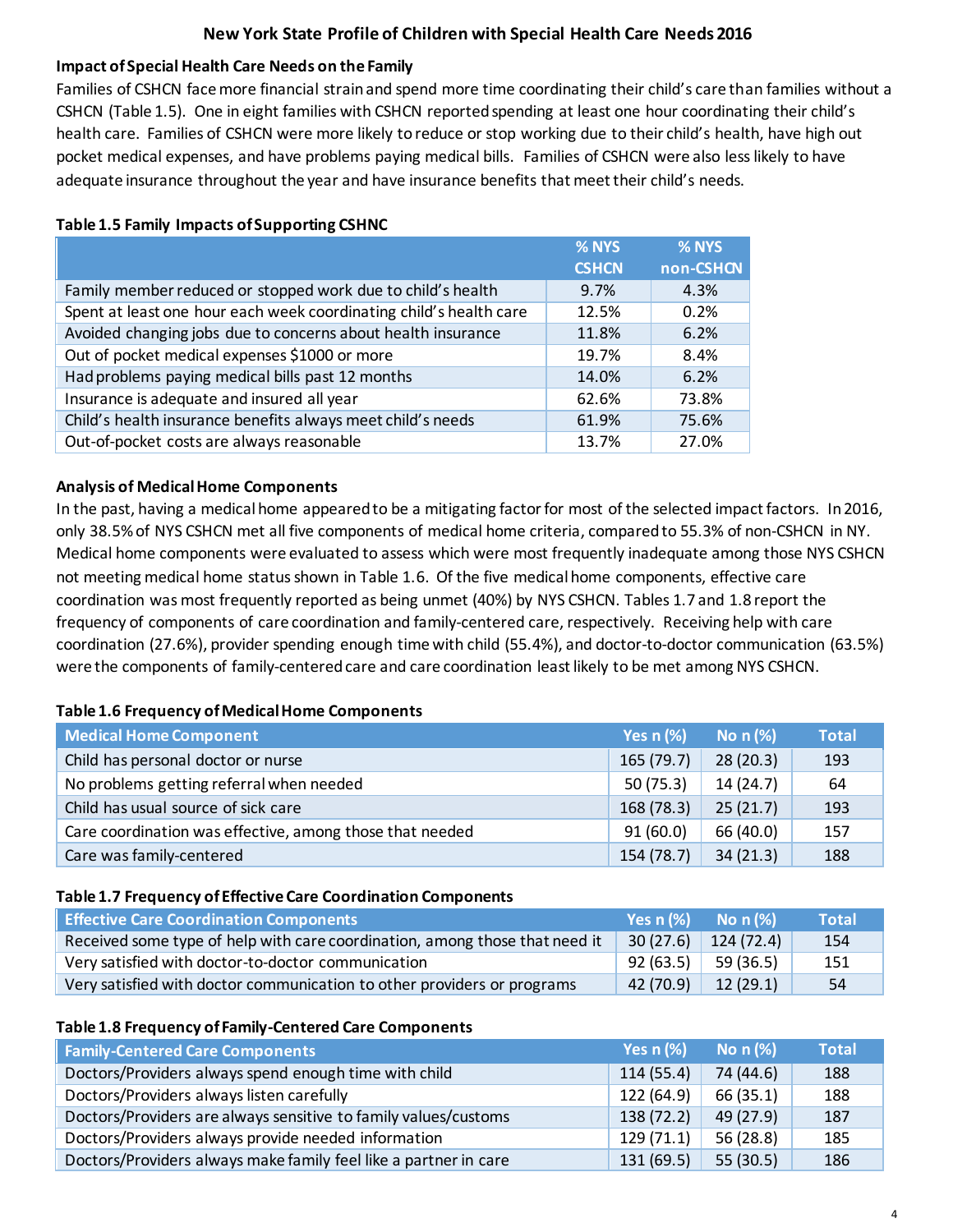#### **Program Considerations**

The system of care for CSHCN should be comprehensive, community-based, family-centered and coordinated. Results from the 2016 NSCH demonstrate that interventions are needed to increase the family-centered care and care coordination for NYS CSHCN. NYS is committed to maintaining and improving a state CSHCN Program that is responsive to families' needs. To further delineate how to be responsive and supportive to families of CSHCN, the CSHCN Program gatheredinput about the current systems of care from families of CSHCN across NYS in 2017-2018 by use of a care mapping process. The feedback from 138 caregiversinvolved in the care mapping process support many of the findings from the 2016 NSCH. Families wanted: 1) information readily available; 2) more opportunities for connections amongst caregivers and CSHCN; and 3) improved health insurance coverage and financial assistance.

Families wantedinformation about specialists and community resources provided at the time of diagnosis. Families across the state have expressed the desire for better doctor-to-doctor communication and between physicians and other service providers. Many caregivers said they were left on their own to find resources after they received their child's diagnosis. Caregiverswanted a single place, such as an information hub, where they could find information on State programs. Although the CSHCN Programis available to provide linkagesto services in most counties of the state, most families were not aware of the local CSHCN programs available. In the next procurement for local CSHCN Programs, Title V will promote visibility of the program to caregivers by requiring local staff participation in community engagement activities.

Care coordination, when delivered effectively, provides family caregivers with information sought to help them navigate systems of care. It is expected that Children's Health Homes will continue to develop as a key point in care management services for the Medicaid insured population of the state and a source of information for Title V to learn of needs, barriers and disparities. Title V has provided training on Children's Health Homes to local CSHCN Programs so they can link families to this resource, and training about CSHCN Programs has been provided to Health Homes case managers. Title V's continuing communication, consultation and partnership with the Office of Health Insurance Program's Health Home team is critical to ensuring a comprehensive system of services and supports are available and maintained across the state.

Families that participated in caremapping also stressed the financial strain of supporting a child with special health care needs, which is also evident in the 2016 NSCH (Table 1.5). The costs of copays and high deductibles for medications and medical services, equipment, therapies not covered by school or insurance, transportation to long distance specialists, and specialized child care are often a concern for families. Families would like to see more comprehensive health insurance coverage, compensation for at-home child care, and availability of other types of financial assistance to help pay the costs not covered by insurance. Title V currently offers the Physically Handicapped Children's Program (PHCP) through LHDs. Due to the requirement for LHDs to match state funds, participation in this program has decreased over time with only 28 LHDs participating in 2017.

Families wantedmore opportunities for connections amongst caregivers and CSHCN and integrationinto their communities. This includes making communities more accessible to CSHCN, identifying parent support groups to share information and experiences, having more group activities for the children and family members, and connecting caregivers with respite opportunities. This year Title V hosted webinars for LHDs to share best practices in two areas: 1) supporting and linking families of CSHCN with other families; and 2) increasing opportunities to involve CSHCN and their families in community activities. These webinars provided LHDs an opportunity to share success stories and engage other LHDs in suggestions for overcoming barriersto social support for CSHCN and their families.

Since the NSCH will now be available annually, Title V will monitor progress to see how family feedback differs or aligns with national survey data and share trends with local CSHCN Programs. Title V is examining ways to strengthen LHD capacity to provide information, referrals and supports to families. Title V is considering a procurement that will identify a contractor(s) to provide training and technical assistance to local CSHCN Programs and assist with resource